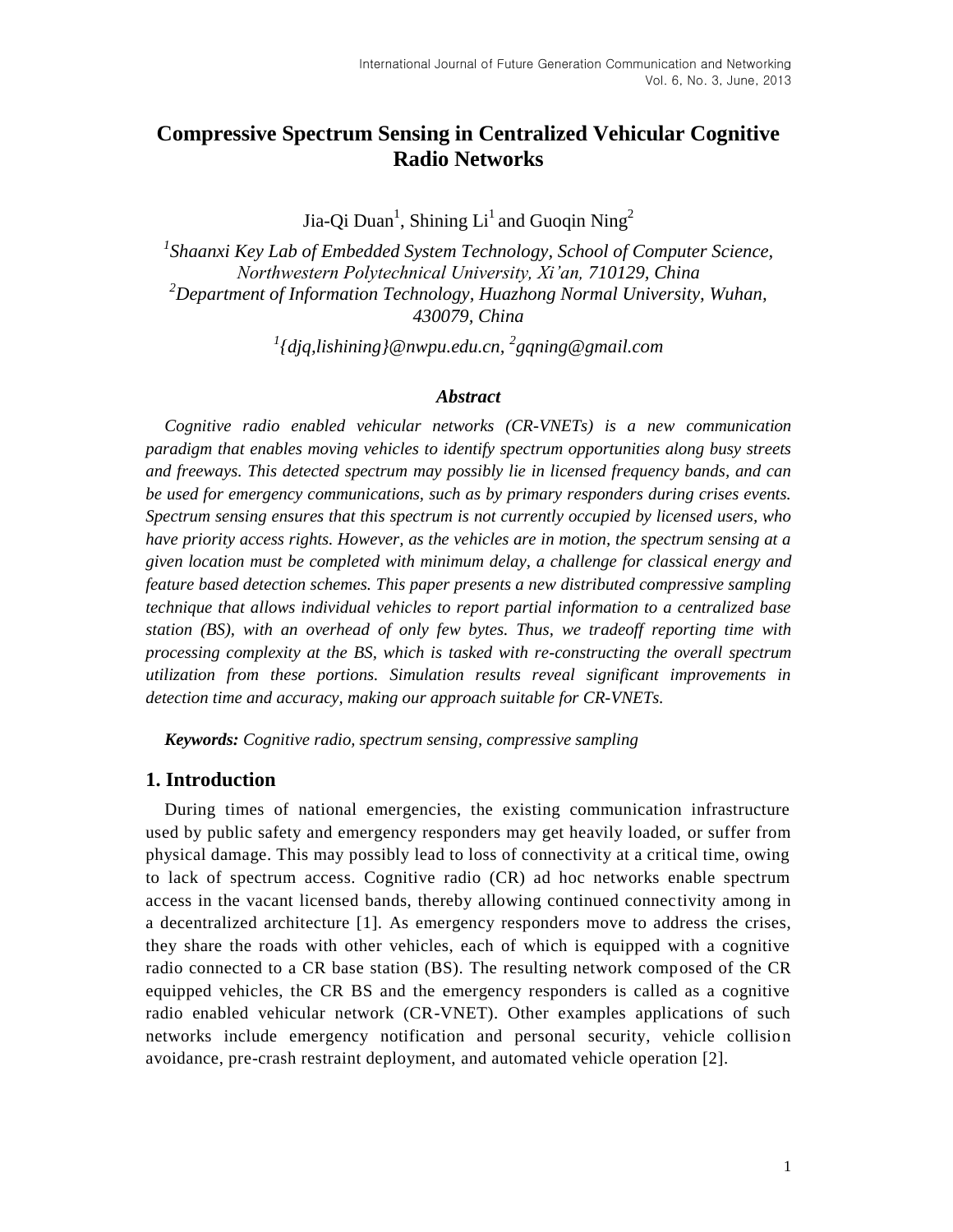FCC regulations in the US allow opportunistic transmission in the digital television (DTV) channels 21-51, except 37, as long as licensed transmissions are not adversely affected. However, the function of spectrum sensing, which is used to identify the vacant spectrum, is a challenge in CR-VNETs. Unlike classical CR ad hoc networks, a node cannot scan multiple channels successively as different regions are covered at subsequent time instants while moving [3]. Thus, nodes in a CR-VNET must rely on wideband sensing to gather the knowledge of the entire spectrum band of interest. This approach in turn raises several concerns in the hardware requirements, especially the sampling rate. Currently available off-the-shelf USRP2 devices can accommodate a maximum of 25 MHz of bandwidth at a time as the signal must be acquired at the Nyquist sampling rate. Analog-to-digital converters (ADCs) that are able to work with large bandwidths (i.e. up to several GHz range), are often prohibitively expensive for wide-scale deployments.

Hence, in order to acquire wideband signal with normal hardware, compressive sampling (CS) [4] becomes a promising solution in realization of cognitive radio. This technique enables us to do the sampling at a much smaller rate than Nyquist rate and accurately reconstruct a sparse signal. The sparseness constraint is easily satisfied in practical CR-VNETs. Recent measurements have shown that the spectrum utilization in a large portion of the licensed GHz range of frequencies is within 0-5% outside city limits [5]. Roads and highways often pass through regions of moderate to low population density, such as rural areas, which typically observe low spectrum usage. Finally, several prior works have stressed that only few channels of interested spectrum are occupied by the licensed or primary users (PUs) making CS an attractive option [6- 8].

The first effort of implementing CS for spectrum sensing was introduced in [6]. The spectrum estimation is obtained using a wavelet edge detector after signal recovery. However, this scheme only works for special signal whose Fourier transform is real. The effect of applying analog-information converter to wavelet detector is explored in [7], wherein the high computational complexity is still a problem. Noting that the PU signal in a distributed CR network is sparse, [8] exploits the sparsity difference between PU signal and the signals emitted by the other CR nodes. Nevertheless, all the aforementioned works require every single CR user to undertake CS in each sensing period. This imposes considerable amount of time for sensing for a vehicle, with costly hardware, thus limiting its practicality for CR-VNETs.

The novel contribution of our proposed scheme is as follows: Each CR user only sends in a single scalar value (*i.e.*, a single inner product between network-wide predecided constant matrix Φ and the digital PU signal). *K* different measurements are obtained simultaneously by *K* distinct users. The BS collects the measurements results to reconstruct the frequency domain information of the sparse PU signal through CS, which is finally used to obtain the wideband spectrum occupancy status. Thus, the complete inference burden is shifted to the BS, and only part of the local computation is provided by the CR users.

The remainder of the paper is organized as follows. In Section II, the preliminaries of CS and the CR-VNET network model are presented. Section III describes the proposed centralized CS-based spectrum sensing scheme. We undertake a thorough performance evaluation in Section IV, and finally, Section V concludes our work.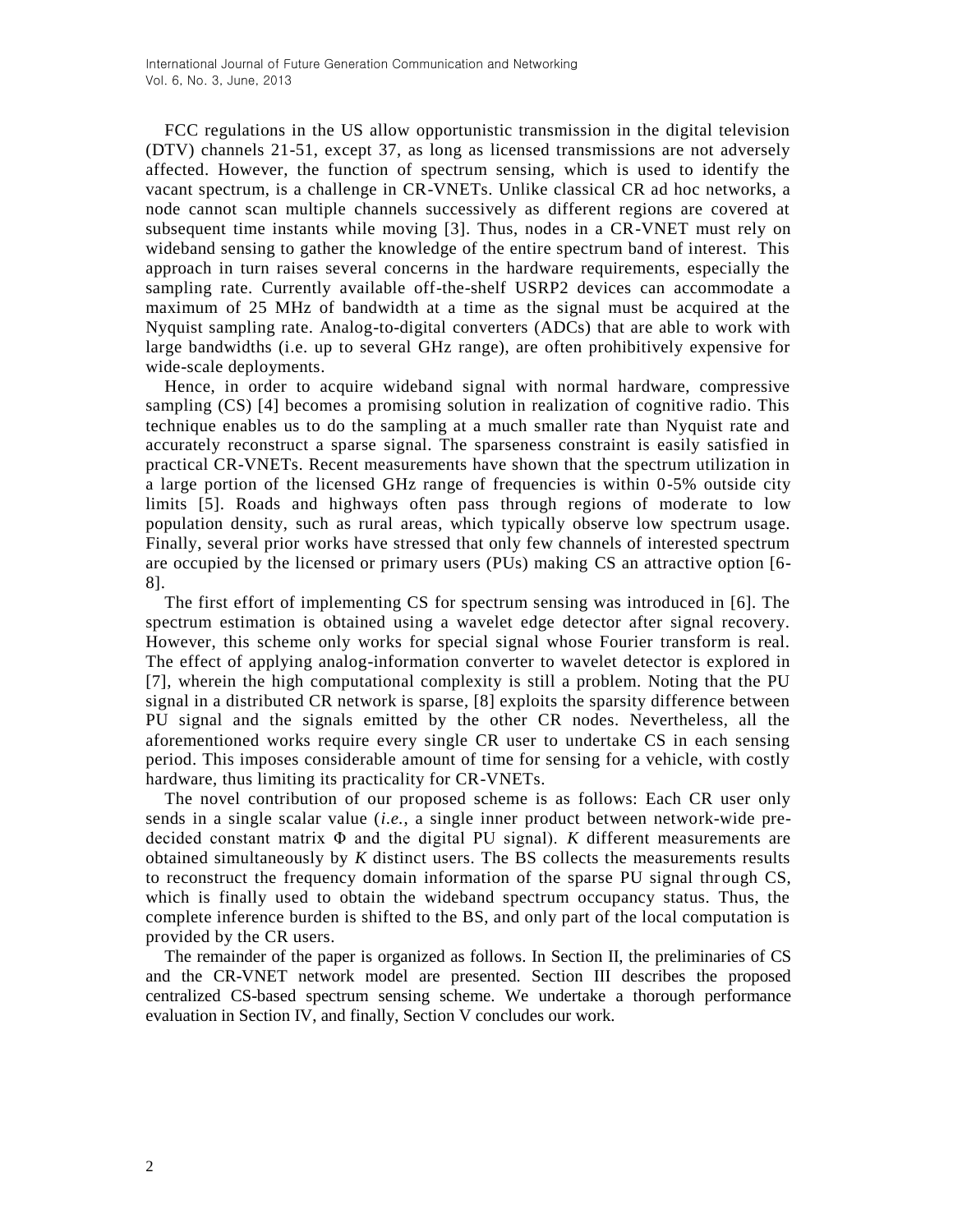### **2. Preliminaries**

#### **2.1. Compressive Sampling Basics**

Compressive sampling is a method to recover signals from far fewer measurements than needed for traditional sampling. We represent the analog signal  $x(t)$ ,  $0 \le t \le T$  as a finite weighted sum of a orthonormal basis  $\phi_i(t)$  as follows

$$
x(t) = \sum_{i=1}^{N} s_i \phi_i(t) \tag{1}
$$

where only a few basis coefficients  $s_i$  are much larger than zero due to the sparsity of *x*(*t*). In particular, with a discrete-time CS framework, consider the acquisition of an *N*  $\times$  1 vector *x*. Also, suppose that there is an orthonormal basis Ψ in which *x* is *T* sparse, i.e. where only *T* basis coefficients are much larger than zero due to the sparsity of *x*. Mathematically, *x* can be written as [4]:

$$
x = \Psi s \tag{2}
$$

Compressive sampling theory states that  $\boldsymbol{x}$  can be accurately recovered from  $K \ll N$ measurements of the signal. Assume that we use a set of *K* linear combinations of the signal as the measurement vector *y*

$$
y = \Phi x \tag{3}
$$

where  $\Phi$  is the constant and known sensing matrix of dimension  $K \times N$ , where *K* is the number of independent measurements (or reporting CR users), and *N* is the length of received signal x. Then by properly choosing  $\Phi$ , and based on sparsity of the representation of x in the Ψ basis, *x* can be recovered from *y*. As the basis matrix is determined by the nature of the problem, choosing a sensing matrix having a low coherence (incoherent) with Ψ will lead to a smaller *K*. This suggests choosing  $\Phi$  to be a totally random matrix [4]. More specifically, *T* sparse and compressible signals of length *N* can be recovered from only  $K \geq cT \log(N/T) \ll$ *N* random Gaussian measurements, where *c* is a small constant. Then reconstruction can be achieved by solving the *ℓ*1 norm minimization [4]:

$$
\hat{s} = \arg\min_{s} \|s\|_{1} \text{ s.t. } y = \Phi\Psi s
$$
\n<sup>(4)</sup>

#### **2.2. Network Model**

We consider a four-lane highway in a rural setting, as shown in Figure 1. The multiple BSs can be installed on existing light poles, traffic signals and road signs along the road with constant separation, here assumed as 150 meters. We assume the traffic density of the road is 30 vehicles per mile per lane according to [9], which equals to approximate 40 cars in the coverage of a BS. The CR users (cars) sample the received PU signal simultaneously and report the measurements to BS. The BS obtains the final spectrum sensing results, and broadcast them to all the nodes in its range. Recent measurements have shown the DTV PU on/off time having mean of 63.6 seconds [10], which renders the network to be virtually static for a round of given measurement and decision dissemination.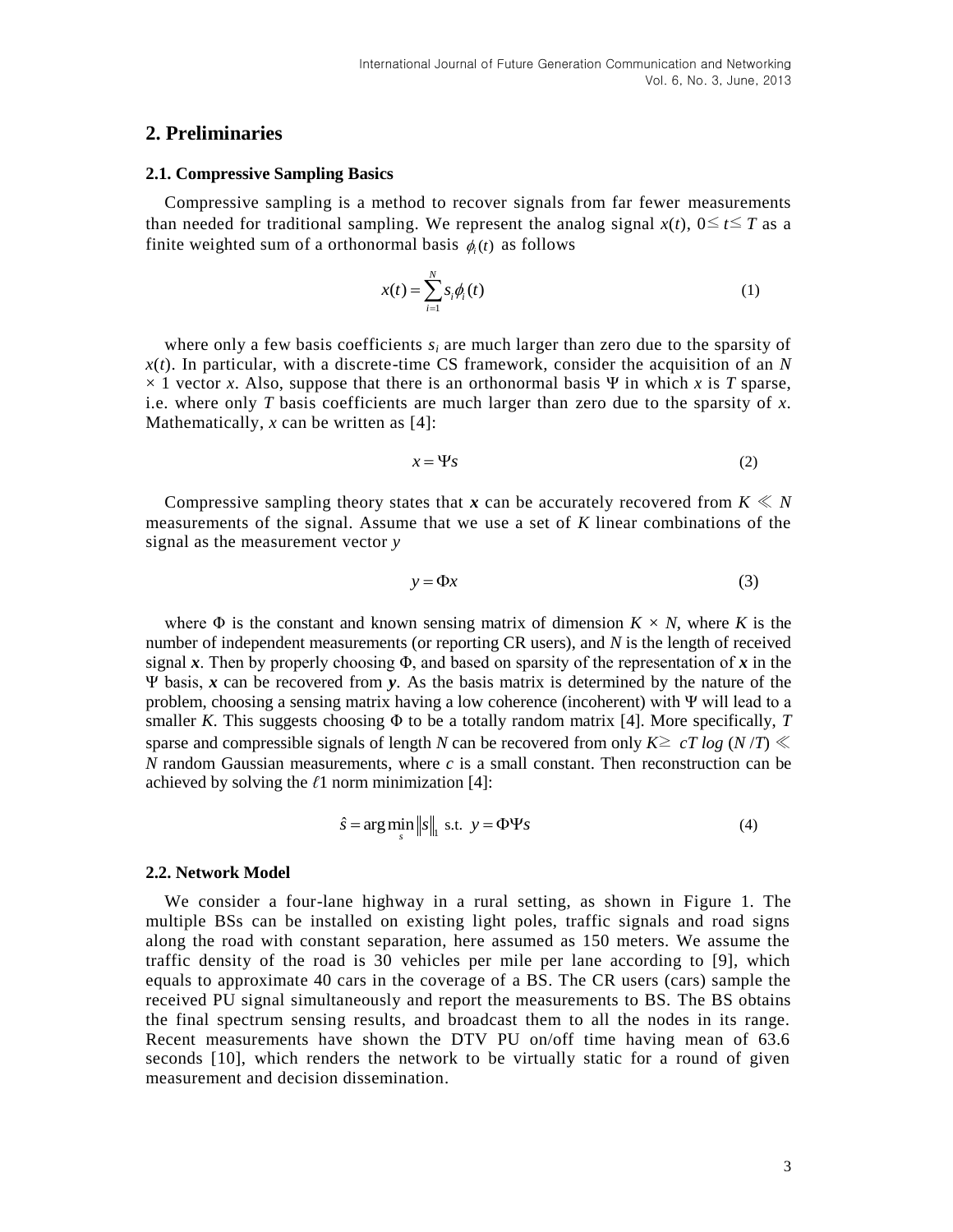International Journal of Future Generation Communication and Networking Vol. 6, No. 3, June, 2013



**Figure 1. Vehicular cognitive radio network model**

The total DTV frequency range is composed of 30 non-overlapping contiguous channels, whose bandwidth and center frequency are invariant and known to all users. We assume each user is using a wide-band antenna listening to the whole spectrum and providing the node with the wideband time domain signal  $x(t)$ . Unlike the conventional system, the users in our proposed model do not need to have the energy detector. Each user is only equipped with a multiplier to conduct the inner product operation rather than undertake signal energy integration and comparison, which can significantly reduce the hardware complexity.

The network provides a dedicated error free common control channel (CCC), which is used to report sampling information and broadcast sensing results. We assume that CR users report their information using the classical CSMA-based RTS/CTS scheme.

## **3. Proposed Compressive Spectrum Sensing Technique**

Before we discuss the details of our centralized scheme, we would like to comment on the feasibility of the recent FCC ruling on spectrum databases [11]. Here, the CR devices must have positioning capabilities, and are required to download the regionspecific occupancy from a database. Thus, they are not required to perform additional sensing before transmitting.

We compared the results from main dynamic DTV band databases [12-14] for four locations in Massachusetts, which are presented in Table I. We can find there are considerable differences between the number of channels stated to be free out of a maximum of 50 in the DTV band. The FCC map [12] consistently provides details of some of the channels, but does not mention the status of many of the others. The other two databases [13-14] list all the channels, but lack consistency among them. Thus, there is a necessity to perform efficient spectrum sensing before transmitting, given the state of existing spectrum databases.

| Location      | Number of idle  | Number of idle  | Number of idle  |
|---------------|-----------------|-----------------|-----------------|
|               | channels $[12]$ | channels $[13]$ | channels $[14]$ |
| <b>Boston</b> | 25              |                 |                 |
| Newbury       | 33              |                 | 15              |
| Westford      | 23              |                 |                 |
| Carver        | 28              |                 |                 |

**Table 1. TV White Spaces Results from Databases**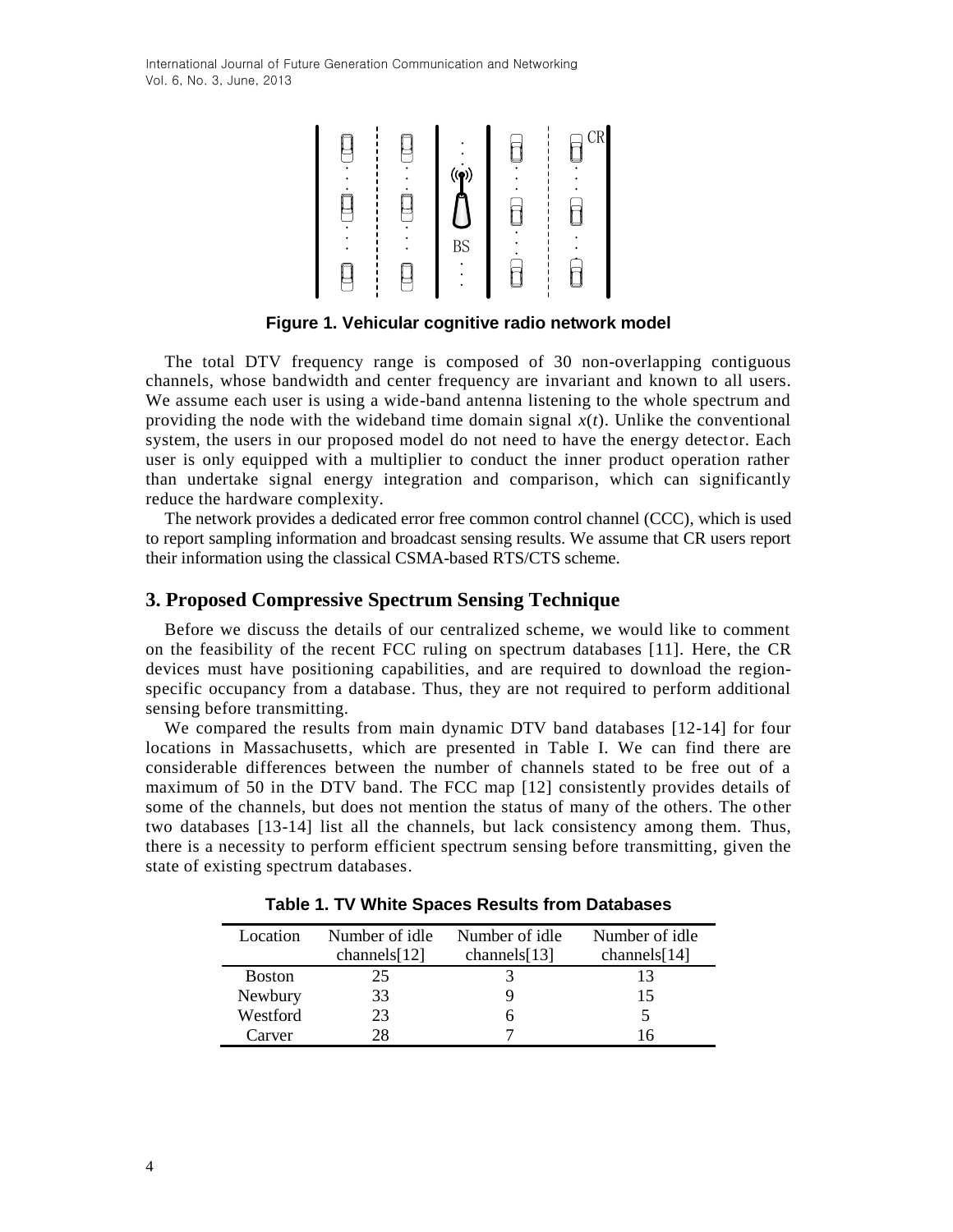Apart from highlighting the database inconsistency, Table 1, also points out the sparseness in spectrum occupancy in *comparatively* rural areas, such as Newbury and Carver, MA, U.S.. In such areas, we apply CS theory to realize the proposed wideband spectrum sensing paradigm.

The proposed distributed CS processing scheme is depicted in Figure 2. Recall that the matrix  $\Phi$  is of dimension  $K \times N$ , determined by the number of CR users  $(K)$  and the length of received signal (*N*). Let each element of the matrix  $\Phi$  be represented by  $\phi_{ij}$  $(i=1,...,K, j=1,...,N)$ , which are generated through a random Gaussian process. In the measuring period, each CR*<sup>i</sup>* undertakes the inner product operation once (rather than *K* times) between the stored sensing matrix vectors  $\phi_{ij}$  and the PU signal *x* to get required

*K* measurements  $y_i$ . Finaly, the BS reconstructs the frequency domain information  $f_m$ (*m*=1, … , *M*) by solving the linear convex optimization problem. Thus, it obtains the entire spectrum occupancy status based on  $f_m$  and broadcasts the results within the network.



**Figure 2. Centralized Cooperative Compressive Sampling Scheme**

CR users report their measurements synchronously in every sensing period, and then await for the broadcasting of the sensing results from the BS.

For the sampling procedure, we denote (3) as following

$$
y = \Phi x = \begin{bmatrix} \phi_{11} & \phi_{12} & \cdots & \phi_{1N} \\ \phi_{21} & \phi_{22} & \cdots & \phi_{2N} \\ \vdots & \vdots & \vdots & \vdots \\ \phi_{K1} & \phi_{K2} & \cdots & \phi_{KN} \end{bmatrix} \begin{bmatrix} x_1 \\ x_2 \\ \vdots \\ x_N \end{bmatrix} = \begin{bmatrix} y_1 \\ y_2 \\ \vdots \\ y_K \end{bmatrix}
$$
 (5)

where  $\phi_{ij}$  are the elements of the measurement matrix; *x* and *y* are the  $N \times 1$  and  $K \times$ 1 vectors of the PU signal and sampling measurements respectively. From (4), we define our signal recovery problem as follows:

$$
\hat{f}_m = \arg \min_{f} \|f_m\|_1 \Box \text{s.t.} \quad y = GF^{-1}f_m + n_f \tag{6}
$$

where  $y = GF^{-1}f_m$  is the specific expression of  $y = \Phi \Psi s$ . Here  $G = \Phi$  is the random Gaussian measuring matrix,  $F$  is the discrete Fourier basis and  $n_f$  is the noise sample vector that remains to be white Gaussian.  $F^{-1}f_m = \Psi s = x$  is the frequency domain expression of received signal.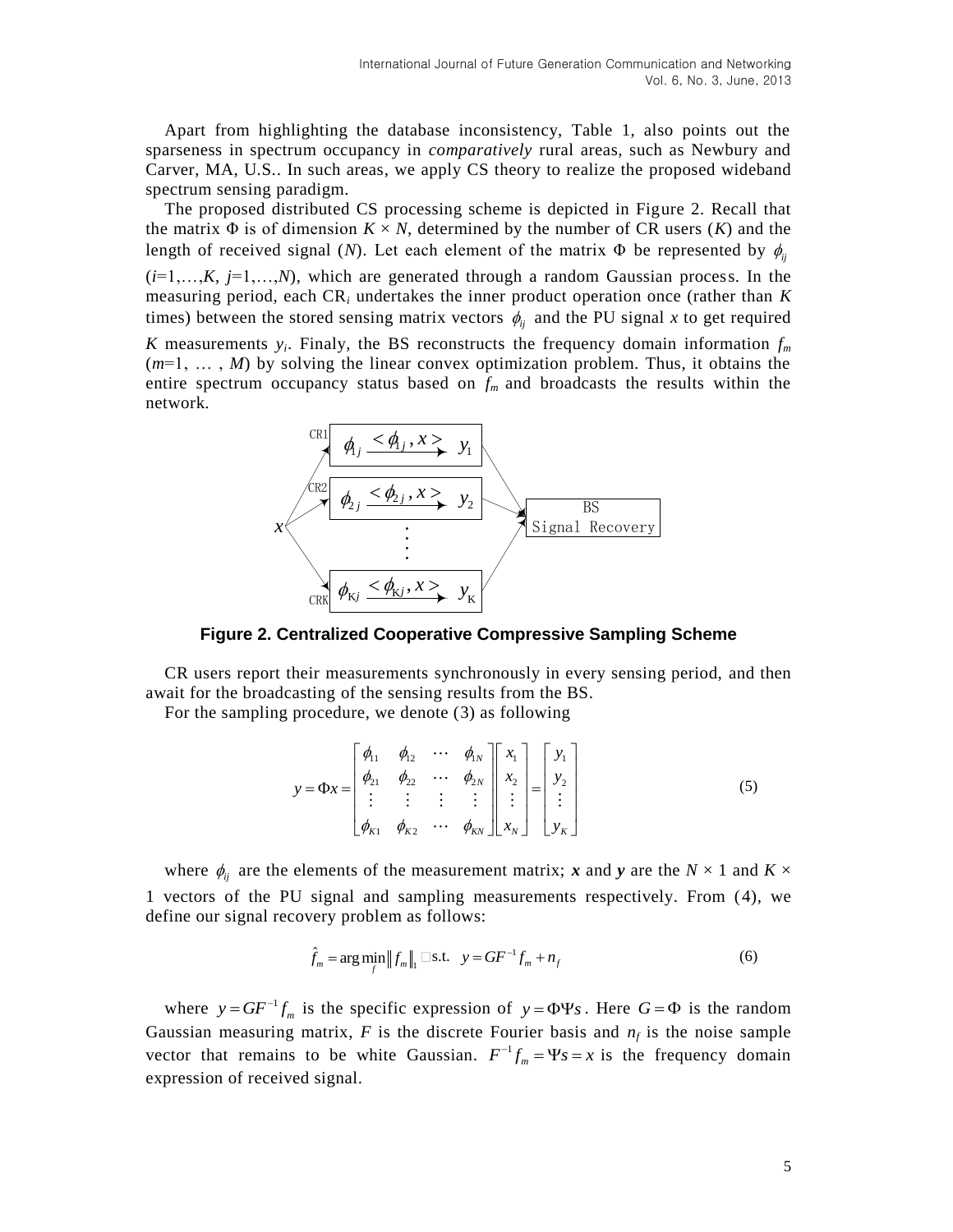In general, we use  $f = CS(y; \Phi)$  to represent a signal recovery algorithm for solving the sparse vector *f* in a linear regression model  $y = \Phi f + n$ , where *n* is additive white Gaussian noise (AWGN). In this notation, the local spectral estimation solution to (6) can be expressed as:

$$
\hat{f} = CS(y; GF^{-1})\tag{7}
$$

Note that the application scenario assumed in a CR-VNET network is not interested in the PU signal strength, but simply wishes to know which of the channels are unoccupied. In this case, the spectrum sensing task is reduced to spectrum detection. Based on the recovered frequency domain information of the PU signals, the BS will make the available idle channel decision by detecting a binary state vector  $d \in \{0, 1\}^M$  $\times$ <sup>1</sup>, whose *m*-th element is defined by

$$
d(m) = \begin{cases} 1, & \text{if channel } m \text{ is occupied} \\ 0, & \text{if channel } m \text{ is idle} \end{cases}
$$
 (8)

The decision on (8) can be made by comparing the local spectral estimate  $\hat{f}_m$ obtained in (6) with a decision threshold  $\lambda_m$ :

$$
d(m) = \left(\hat{f}_m\right) > \lambda_m\tag{9}
$$

The threshold  $\lambda_m$  can be chosen based on a desired level of probability of false alarms  $P_f$ , using the well-known Neyman-Pearson binary hypothesis test rule [15].

#### **4. Performance Analysis and Simulation Results**

In this section, we study the behavior of CS based spectrum sensing under the scenarios of (i) 30 CRs in the BS coverage area and (ii) 40 CRs in the BS coverage region, typical for vehicular networks. There are 30 non-overlapping DTV channels for the CR operation, each of 6MHz bandwidth. We randomly choose 3 channels to be occupied by single tone PU signal of length  $1.6667 \times 10^{-5}$ s, which makes the timebandwidth product to be 100 per channel. The decision threshold  $\lambda_m$  in (9) is chosen as NP rule such that the false alarm  $P_f = 0.05$ . The SNR of the received signal is varying from 0dB to 15dB.

In our study conducted in MATLAB, we use two classical approaches for comparison: a one-bit hard and soft combination cooperative sensing schemes. In onebit hard cooperation scheme, CR users only send their 1 bit detection results to BS. While, the integrated energy information is reported to BS in soft combination scheme, which is proved having the optimal sensing accuracy [3, 16]. Here, we focus on two important metrics: the time consumed for detection, and the detection accuracy by measuring the  $-$  (i) total detection time, which includes the sampling time and reporting time, (ii) the processing time at the BS, (iii) the memory requirement for storing the sampling results, and (iv) the detection probability.

As conventional spectrum sensing schemes undertake sequential detection for wideband spectrum, we use AND fusion rule to determine the entire spectrum detection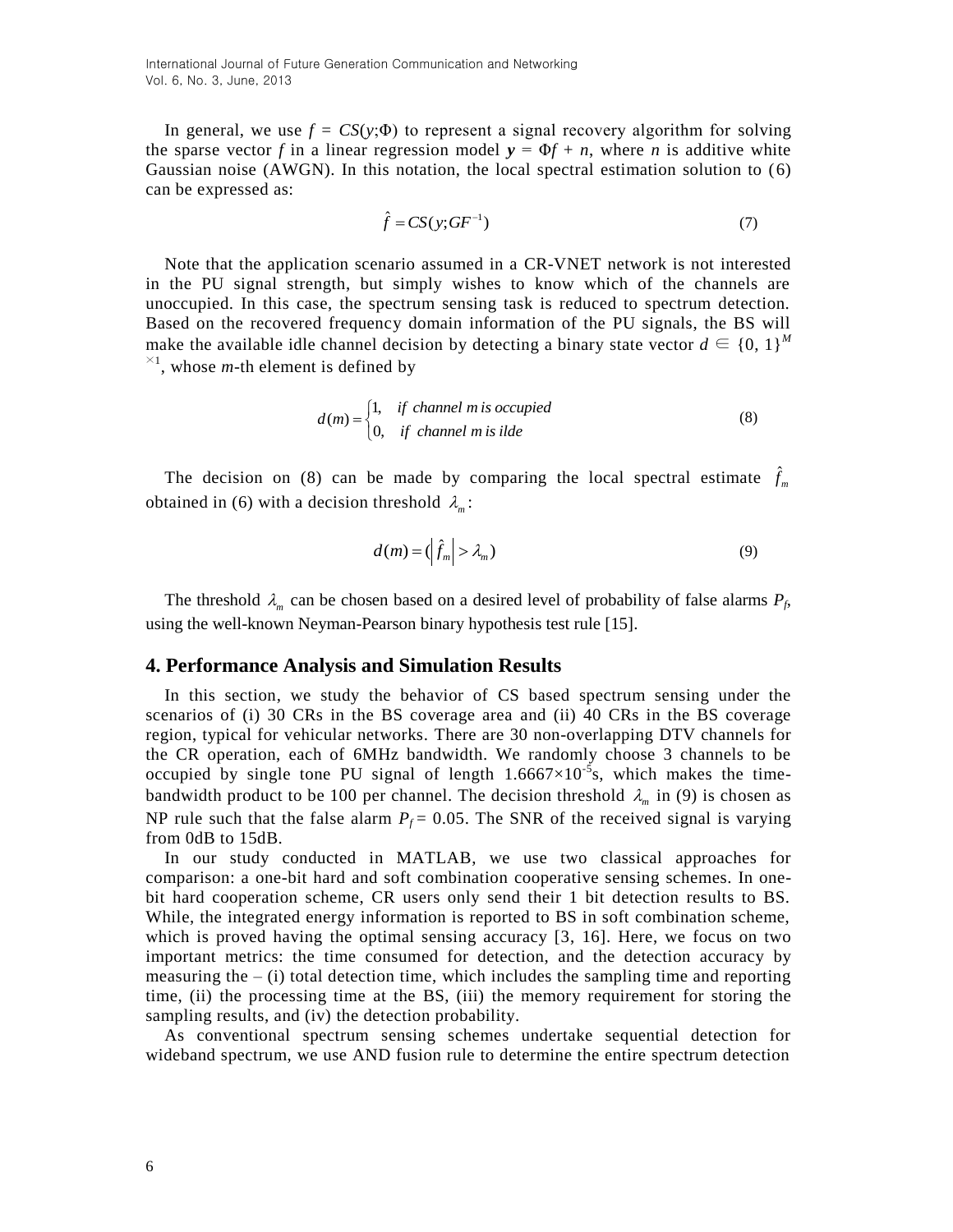probability, which means the detection is correct only when all the channels status are detected accurately. Let denote AND rule by:

$$
P_d = \prod_{i=1}^{30} P_{d,i} \tag{10}
$$

We use 802.11 analytical model to simulate the measurements reporting time [17]. The MAC header, PHY header, ACK, RTS, CTS, Bit rate and propagation delay of CCC are set to be 272 bits, 128 bits, 240 bits, 288 bits, 240 bits, 1Mbit/s and 1  $\mu s$ respectively. The one-bit hard sensing scheme sends a single bit decision over the CCC, while other two schemes send 32 bits. The processing times are measured on milliseconds.

Table 2 and Figure 3 show the detection performances of different sensing schemes in scenario (i). We observe that the proposed sensing approach has overwhelming advantage on detection time compared to classical sensing schemes as it is capable of detecting the entire spectrum in one sensing period rather than channel by channel searching. The processing time tradeoff in CR-VNET allows the BS to incur the computational overhead of spectrum decision, which can be further optimized using high speed processors. In addition, each CR user in our scheme requires only 1 unit measurement storage memory, which reduces the hardware complexity and energy consumed for vehicles. However, the detection probability of compressive spectrum sensing does not reach the requirement of 90% for 30 users.

**Table 2. Detection Performances of Three Sensing Schemes**

|                     | Hard   | Soft   | CS   |
|---------------------|--------|--------|------|
| Detection time      | 1296.7 | 1324.6 | 44.5 |
| Processing time(BS) | 3.2    | 0.1    | 2075 |
| Memory requiring    | 100    | 100    |      |



**Figure 3. Detection Probability of Different Schemes in Scenario (i)**

We observe that with the increasing of numbers of CR users to 40 (Table 3 and Figure 4), the detection probability of proposed scheme is improved significantly. Thus, we can meet the accuracy requirement when the SNR is higher than 13dB. The fast wideband sensing technique of our proposed approach ensures the efficient spectrum utilization in CR-VNET in most practical signal and noise settings.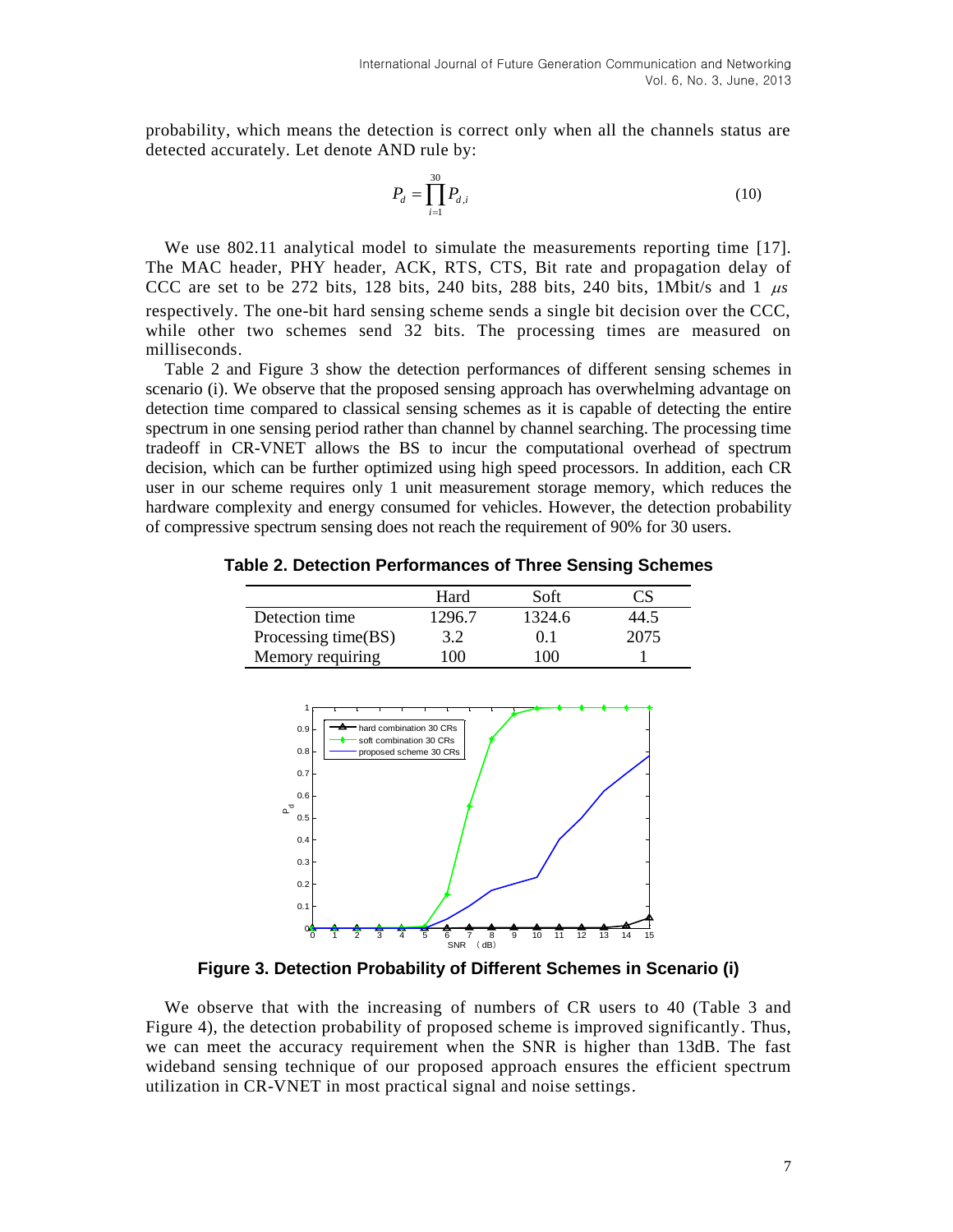To study the detection accuracy of CS based spectrum sensing, we continuously vary the fraction of occupied channels on the x-axis from 3/30 to 10/30 and the number of CR users on y-axis from 20 to 90, and measure the detection probability under different situations depicted in Figure 5. As more PUs become *active*, we observe that higher number of CR users need to be added to maintain the required spectrum sensing accuracy. Conversely, increasing CR users can improve the detection performance, when the number of PUs is constant. This can happen practically in CR-VNET, when vehicles get densely packed in a traffic jam in an emergency event. This higher density will also result in enhanced sensing accuracy, as more vehicles get involved in sensing.

|                     | Hard   | Soft   | CS     |
|---------------------|--------|--------|--------|
| Detection time      | 1751.1 | 1788.2 | 60.0   |
| Processing time(BS) | 3.4    | 0.1    | 2227.0 |
| Memory requiring    | 100    | 100    |        |

**Table 3. Detection Performances of Three Sensing Schemes**



**Figure 4. Detection Probability of Different Schemes in Scenario (ii)**



**Figure 5. Sensing probability of Proposed Scheme under Different CR Numbers and Fraction of Occupied Channels**

When the fraction of occupied channels and the number of CR users are varied dynamically, we observe the variation in data gathering and processing time in Figures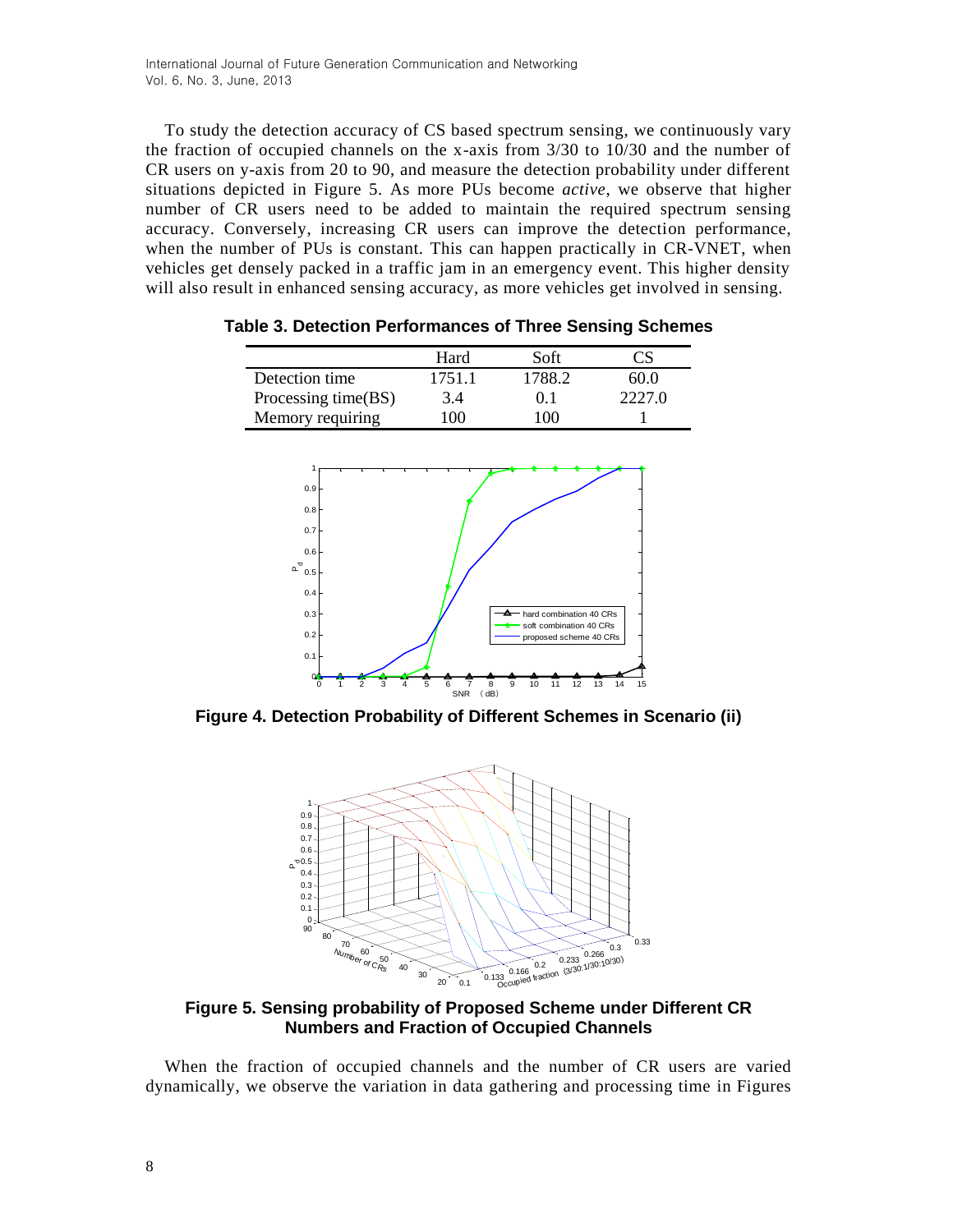6 and 7. The time consumed increases as the number CR users goes up, since more users request to send their measurements packet to the BS via CCC. The BS also needs more time to conduct the spectrum detection with the increasing of the measuring matrix dimensions (caused directly by increasing *K*, the number of CR users). However, the performance of CR-VNET is not adversely impacted, as the number of vehicles increasing since the processing at each CR user is still efficient.



**Figure 6. Time Consuming of Proposed Scheme under Different CR Numbers and Fraction of Occupied Channels**



**Figure 7. Processing Time of Proposed Scheme under Different CR Numbers and Fraction of Occupied Channels**

# **5. Conclusion**

In this work, we have proposed a scheme that allows vehicle based CR users to cooperatively sense the wideband PU frequencies using compressive sampling. This reduces the need for successively tuning the radio to individual channels for sensing, and also reduces the sampling rate in CR-VNETs. Each CR user only undertakes a limited computation, equivalent to computing a single matrix element, and trading off detection speed required for moving vehicles with back-end processing at the BS. Compared with the previous techniques used in classical cooperative sensing schemes, our approach reveals about 95% improvements in detection time and similar detection accuracy to optimal sensing scheme, making it suitable for CR-VNETs.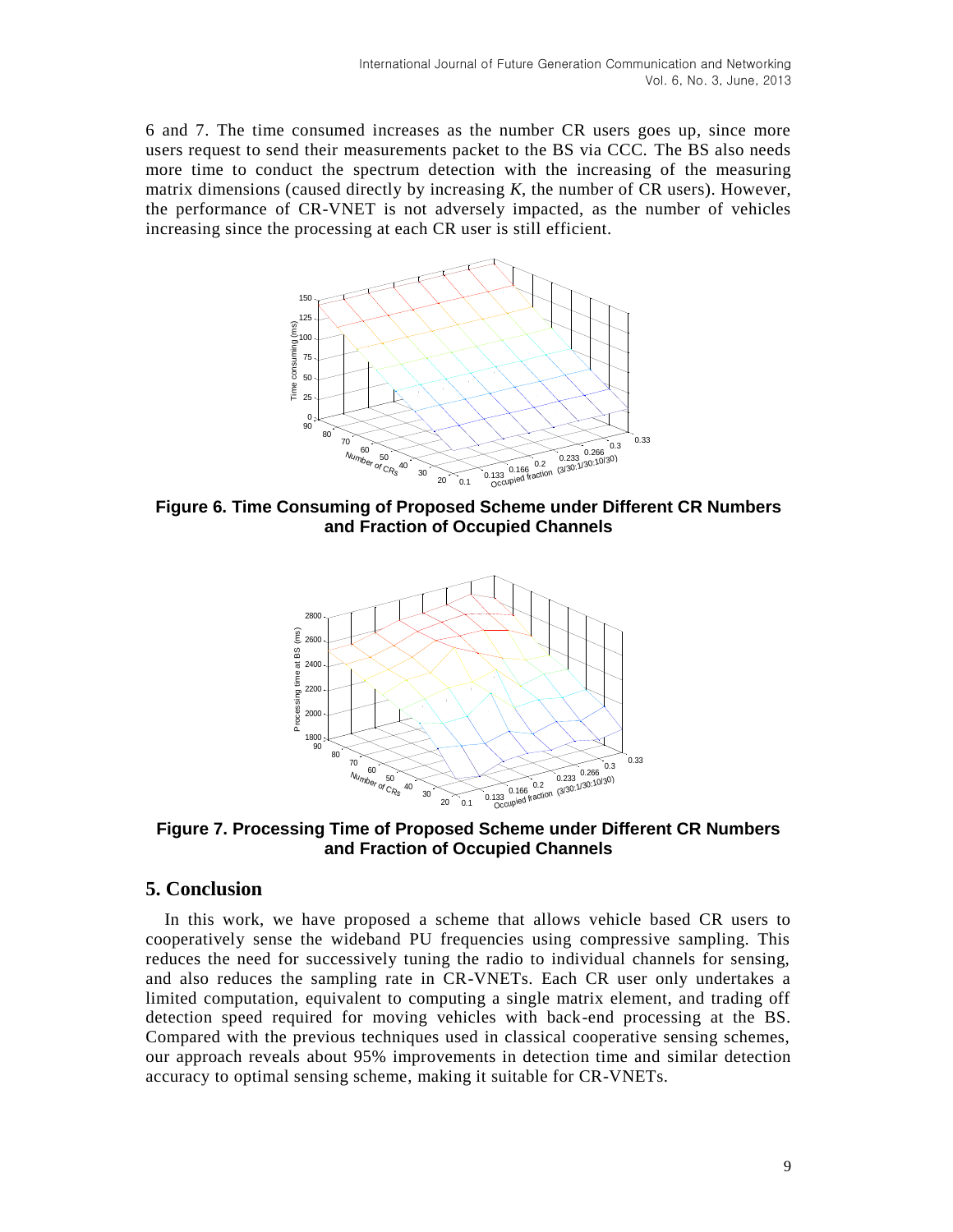# **Acknowledgements**

This work is supported by Fundamental Research Grant of Northwestern Polytechnical University, No. JC20120208.

### **References**

- [1] I. F. Akyildiz, W. Y. Lee and K. R. Chowdhury, "CRAHNs: Cognitive Radio Ad Hoc Networks", Elsevier Ad Hoc Networks, vol. 7, **(2009)**, pp. 810-836.
- [2] R. A. Uzcategui and G. Acosta-Marum, "WAVE: A Tutorial", Comm.Mag., vol. 47, no. 5, **(2009)**, pp. 126- 133.
- [3] J. Ma, G. Y. Li and B. H. Juang, "Signal processing in cognitive radio", Proc. IEEE, vol. 97, no. 5, **(2009)**, pp. 805-823.
- [4] E. J. Candés, J. Romberg and T. Tao, "Robust uncertainty principles: Exact signal reconstruction from highly incomplete frequency information", IEEE Trans. Information Theory, vol. 52, no. 2, **(2006)**, pp. 489-509.
- [5] M. McHenry and K. Steadman, "Spectrum Occupancy Measurements, Location 1 of 6: Riverbend Park, Great Falls, Virginia", Shared Spectrum Company Report, **(2005)**.
- [6] Z. Tian and G. B. Giannakis, "Compressed sensing for wideband cognitive radios", Proc. ICASSP, **(2007)**, pp. IV/1357-IV/1360.
- [7] Y. L. Polo*,* "Compressive wide-band spectrum sensing", Proc. IEEE ICASSP, **(2009)**, pp. 2337-2340.
- [8] Z. Tian, "Compressed wideband sensing in cooperative cognitive radio networks", IEEE Global Telecom. Conf., **(2008)**, pp. 1-5.
- [9] H. Lieu, "Traffic-Flow Theory", Public Roads (US Dept of Transportation), vol. 62, no. 4.
- [10] D. Chen, "Mining Spectrum Usage Data: A Large-Scale Spectrum Measurement Study", Proc. ACM MobiCom, **(2009)**, pp. 13-24.
- [11] FCC, ET Docket No. 10-174, Second memorandum opinion and order, **(2010)**.
- [12] [Online]: http://www.fcc.gov/mb/engineering/maps/.
- [13] [Online]: http://www.spectrumbridge.com/products-services/.
- [14] [Online]: http://www.tvfool.com/?option=com\_wrapper&Itemid=29.
- [15] R. V. Hogg, A. Craig and J. W. McKean, "Introduction to Mathematical Statistics", 6th edition, Person, **(2004)**.
- [16] F. F. Digham, "On the energy detection of unknown signals over fading channels", Proc. of IEEE ICC., **(2003)**, pp. 3575-3579.
- [17] G. Bianchi, "Performance analysis of the IEEE 802.11 distributed coordination functio", IEEE J. Sel. Areas Commun., vol. 18, no. 3, **(2000)**, pp. 535–547.

#### **Authors**



**Jia-Qi Duan**, received the B.E. degrees in Electronics Information Engineering and the M.Sc. and the Ph.D. degree in Communication Engineering from Northwestern Polytechnical University, Xi'an, China, in 2006, 2009 and 2011, respectively. He is currently a lecturer in School of Computer Science, Northwestern Polytechnical University from March, 2012. His current research interests include wireless sensor networks, internet of things and cognitive radio networks.



**Shining Li**, is a professor and PhD supervisor in the school of computer science, northwestern polytechnical university, China. He received PhD degree in the school of electronic and information engineering from xi'an jiaotong university, China. His current research interests include wireless sensor networks, mobile computing and data processing.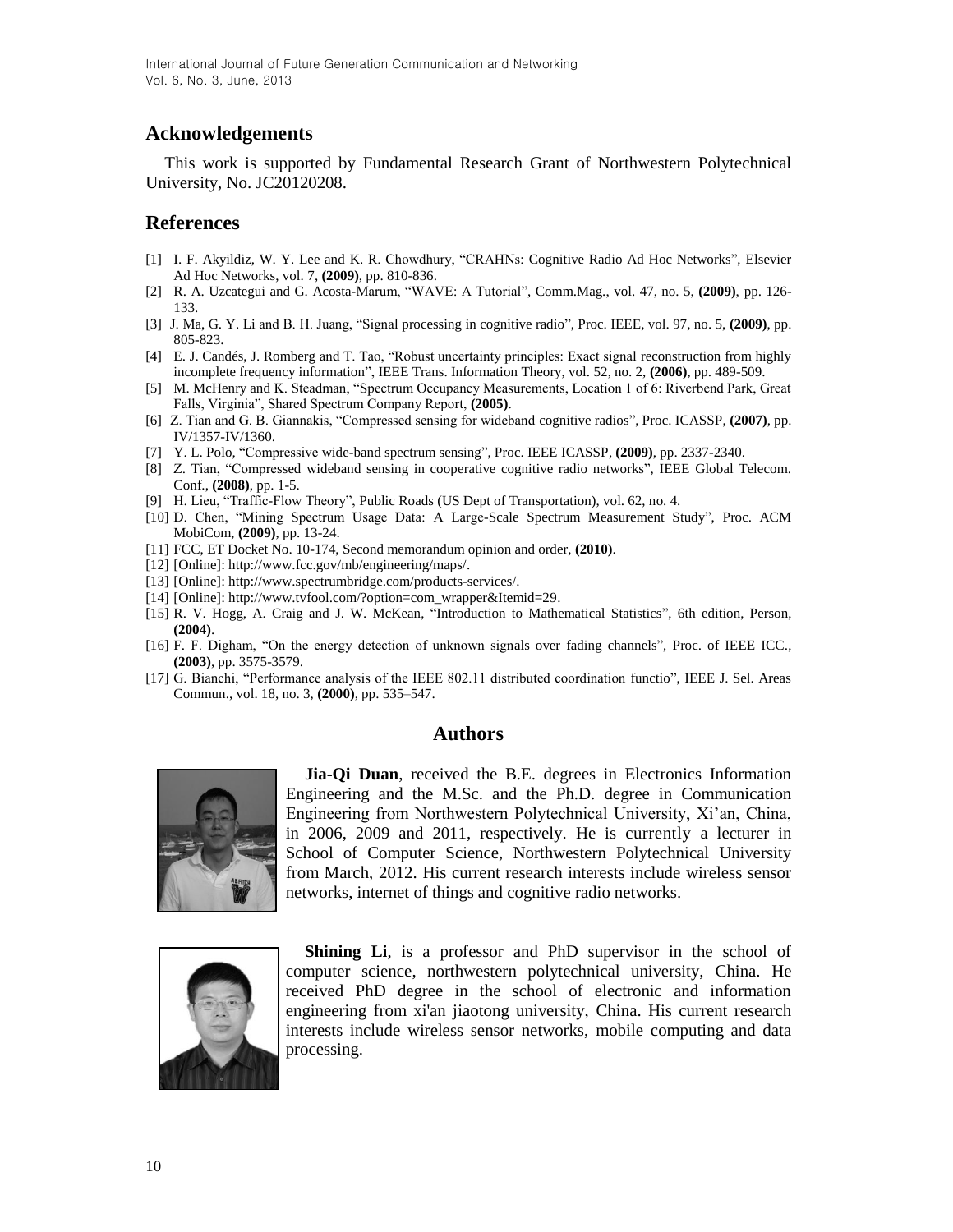

**Guoqin Ning***,* received the B.S. degree and M.S. degree from Central China Normal University, and the Ph.D. degree from Huazhong University of Science and Technology, China, in 1998, 2002 and 2006. He is currently an associate professor with the Department of Information Technology, Central China Normal University, Wuhan, China. His research interests include cognitive radio networks, radio resource management.